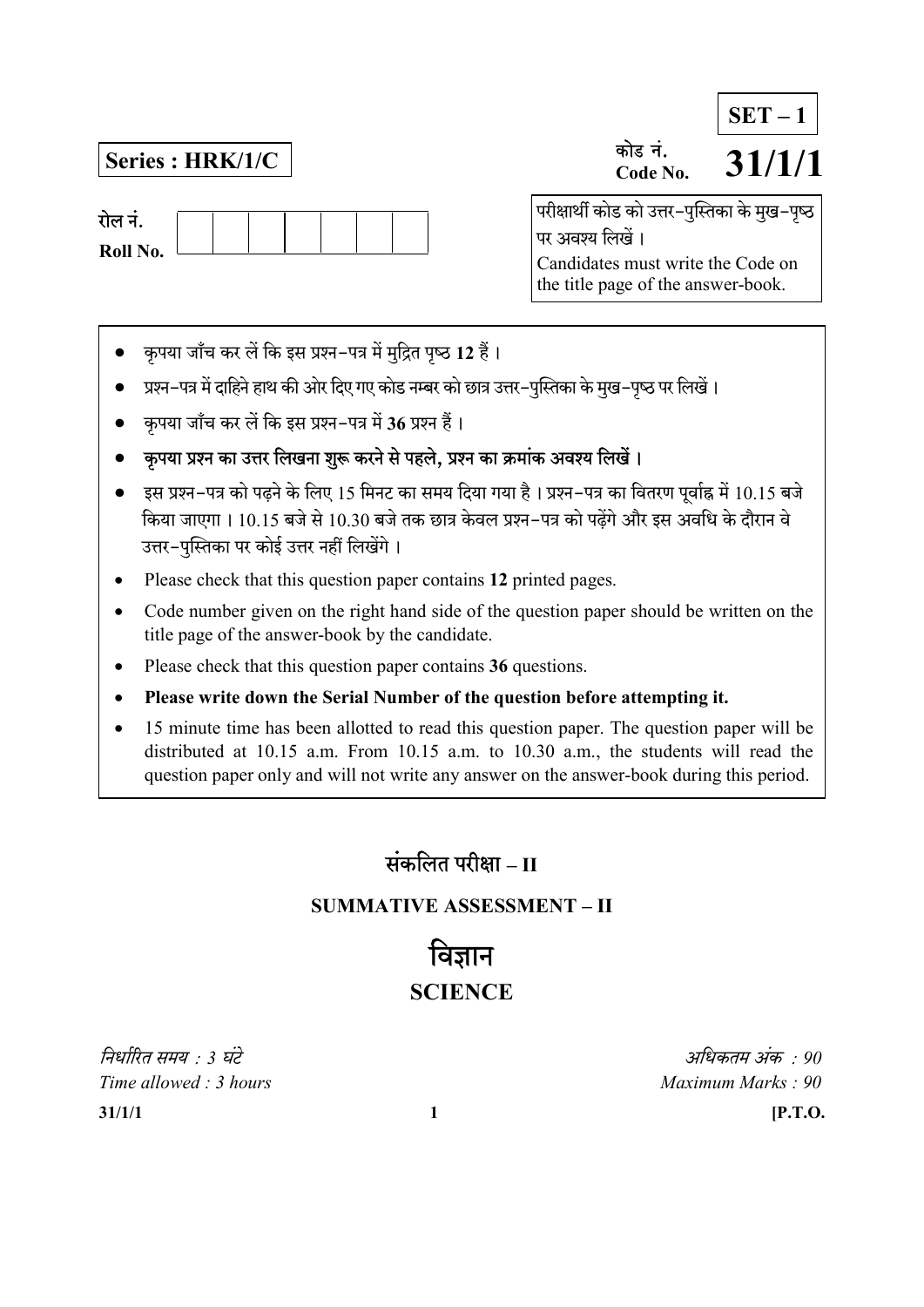#### सामान्य निर्देश :

- (i) इस प्रश्न-पत्र को दो भागों, **भाग-अ** और **भाग-ब**, में बाँटा गया है । आपको दोनों भागों के प्रश्नों के उत्तर लिखने हैं ।
- (ii) सभी प्रश्न **अनिवार्य** हैं ।
- (iii) पूरे प्रश्न–पत्र में किसी प्रश्न में कोई चयन प्राप्त नहीं है ।
- (iv) आपको **भाग–अ** और **भाग–ब** के सभी प्रश्नों के उत्तर पृथकृ–पृथकृ भाग के आधार पर लिखने हैं ।
- (v) **भाग-अ** के प्रश्न संख्या 1 से 3 के प्रश्न **एक-एक** अंक के हैं। इनके उत्तर **एक शब्द** अथवा **एक वाक्य** में दें।
- (vi) भाग-अ के प्रश्न संख्या 4 से 6 के प्रश्न **दो-दो** अंकों के हैं । इनके उत्तर लगभग 30 शब्दों में देने हैं ।
- (vii) भाग-अ के प्रश्न संख्या 7 से 18 के प्रश्न **तीन–तीन** अंकों के हैं । इनके उत्तर लगभग 50 शब्दों में देने हैं ।
- (viii) **भाग-अ** के प्रश्न संख्या 19 से 24 के प्रश्न **पाँच-पाँच** अंकों के हैं । इनके उत्तर लगभग 70 शब्दों में देने हैं /
- (ix) भाग-ब के प्रश्न संख्या 25 से 33 के प्रश्न प्रयोगात्मक कौशल पर आधारित बहविकल्पी प्रश्न हैं । प्रत्येक प्रश्न एक अंक का है । दिए गए चार विकल्पों में से आपको केवल एक सबसे उपयुक्त विकल्प चुनना है ।
- (x) भाग-ब के प्रश्न संख्या 34 से 36 के प्रश्न प्रयोगात्मक कौशल पर आधारित **दो-दो** अंकों के हैं । इनके उत्तर संक्षिप्त में देने हैं ।

#### General Instructions :

- (i) The question paper comprises two Sections,  $A$  and  $B$ . You are to attempt both the sections.
- $(ii)$  All questions are **compulsory**.
- (iii) There is no choice in any of the questions.
- (iv) All questions of Section A and all questions of Section B are to be attempted separately.
- (v) Ouestion numbers 1 to 3 in Section A are **one-**mark questions. These are to be answered in one word or in one sentence.
- (vi) Ouestion numbers  $4$  to  $6$  in Section  $A$  are two-marks questions. These are to be answered in about 30 words each.
- (vii) Ouestion numbers  $7$  to 18 in Section A are three-marks questions. These are to be answered in about 50 words each.
- (viii) Ouestion numbers 19 to 24 in Section A are five-marks questions. These are to be answered in about 70 words each.
- $(ix)$  Ouestion numbers 25 to 33 in Section B are multiple choice questions based on practical skills. Each question is a **one-**mark question. You are to select one most appropriate response out of the four provided to you.
- $(x)$  Question numbers 34 to 36 in Section B are two-marks questions based on practical skills. These are to be answered in brief.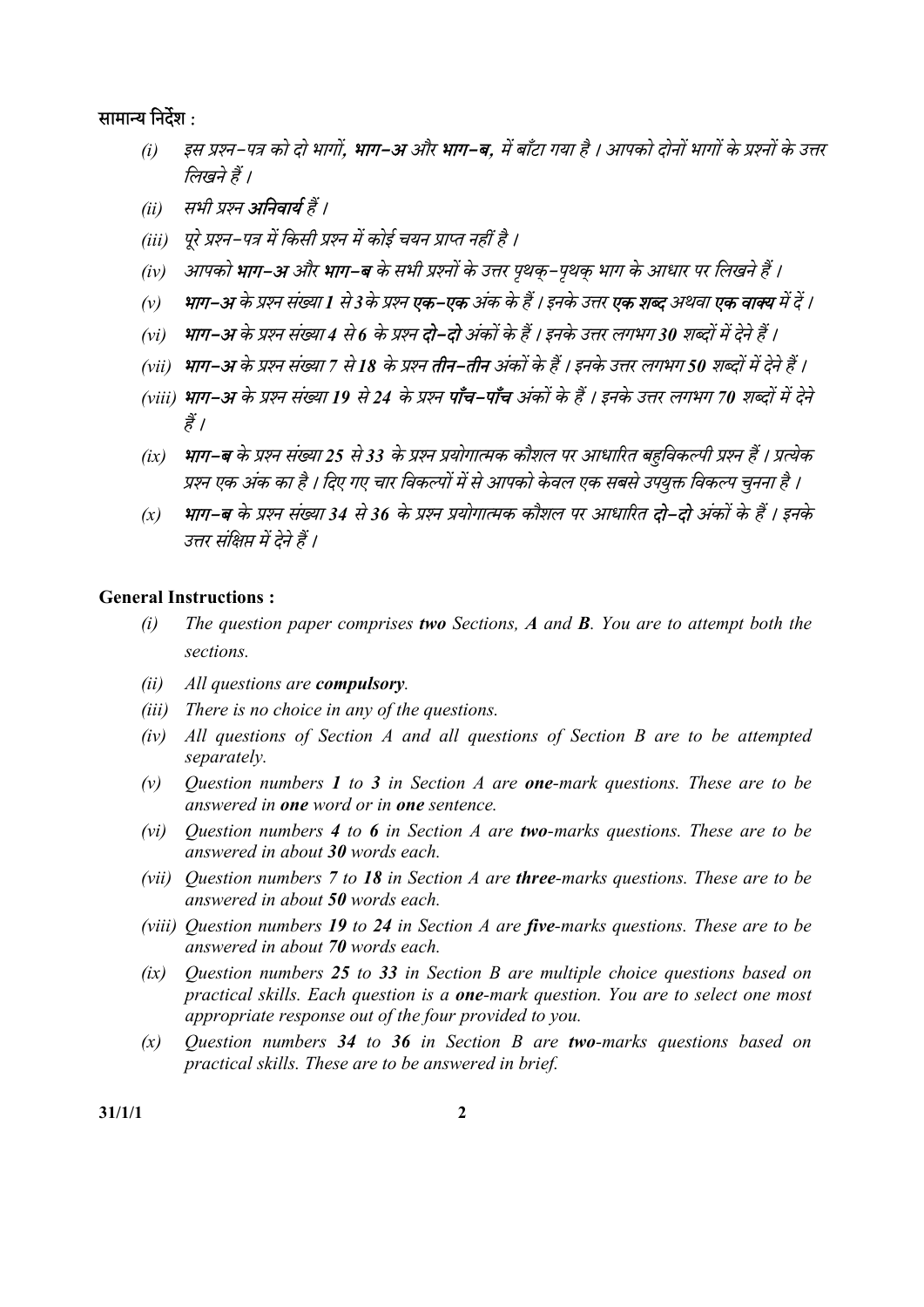#### भाग $-$ अ Section – A

| 31/1/1 |                                                                                                                                                                                              | $\mathbf{3}$                                                                                      | $[$ P.T.O.       |
|--------|----------------------------------------------------------------------------------------------------------------------------------------------------------------------------------------------|---------------------------------------------------------------------------------------------------|------------------|
|        | (iii)                                                                                                                                                                                        | सुधीर और उसके शिक्षक महोदय द्वारा प्रदर्शित मूल्य लिखिए।                                          | 3                |
|        | (ii)                                                                                                                                                                                         | लेंसों के प्रकार का नाम लिखिए।                                                                    |                  |
|        |                                                                                                                                                                                              | यदि डॉक्टर महोदय वरुण को – 0.5 D क्षमता के लेंसों का चश्मा लगाने का परामर्श देते हैं, तो इन       |                  |
|        | (i)                                                                                                                                                                                          | आपके विचार से वरुण के नेत्र में क्या दोष है और इसे कैसे संशोधित किया जा सकता है ?                 |                  |
|        | छात्रों को वरुण द्वारा सुधीर की नोट–बुक से देखकर लिखने का कारण समझाया ।                                                                                                                      |                                                                                                   |                  |
|        | नोट–बुक से देखकर अपनी नोट–बुक पर लिखता था। सुधीर ने इसके बारे में शिक्षक महोदय को बताया।<br>शिक्षक महोदय ने वरुण से अपने नेत्रों की डॉक्टर से जाँच कराने के लिए कहा और उन्होंने कक्षा के सभी |                                                                                                   |                  |
| 7.     | वरुण नियमित रूप से श्यामपट्ट के स्थान पर अपने मित्र सुधीर, जो उसी के साथ डेस्क पर बैठता था, की                                                                                               |                                                                                                   |                  |
|        | What is ozone? Name the chemicals that damage the ozone layer.                                                                                                                               |                                                                                                   |                  |
| 6.     |                                                                                                                                                                                              | ओज़ोन क्या है ? ओज़ोन परत को हानि पहुँचाने वाले रसायनों का नाम लिखिए।                             | $\boldsymbol{2}$ |
|        | List four characteristics of the images formed by plane mirrors.                                                                                                                             |                                                                                                   |                  |
| 5.     |                                                                                                                                                                                              | समतल दर्पणों द्वारा बने प्रतिबिम्बों के चार अभिलक्षणों की सूची बनाइए ।                            | $\boldsymbol{2}$ |
|        |                                                                                                                                                                                              | State Modern Periodic Law. What is number of groups and periods in the Modern<br>Periodic Table ? |                  |
| 4.     | आधुनिक आवर्त नियम लिखिए । आधुनिक आवर्त सारणी में समूहों और आवर्तों की संख्या क्या है ?                                                                                                       |                                                                                                   | $\overline{2}$   |
|        | Name two natural ecosystems.                                                                                                                                                                 |                                                                                                   |                  |
| 3.     |                                                                                                                                                                                              | दो प्राकृतिक पारितंत्रों के नाम लिखिए।                                                            | 1                |
|        |                                                                                                                                                                                              | Write two different uses of concave mirrors.                                                      |                  |
| 2.     |                                                                                                                                                                                              | अवतल दर्पणों के दो भिन्न उपयोग लिखिए।                                                             | 1                |
|        |                                                                                                                                                                                              | Write the molecular formula of (i) Methane and (ii) Ethanol.                                      |                  |
| 1.     |                                                                                                                                                                                              | (i) मेथैन और (ii) एथेनॉल का आणविक सूत्र लिखिए।                                                    | $\mathbf{1}$     |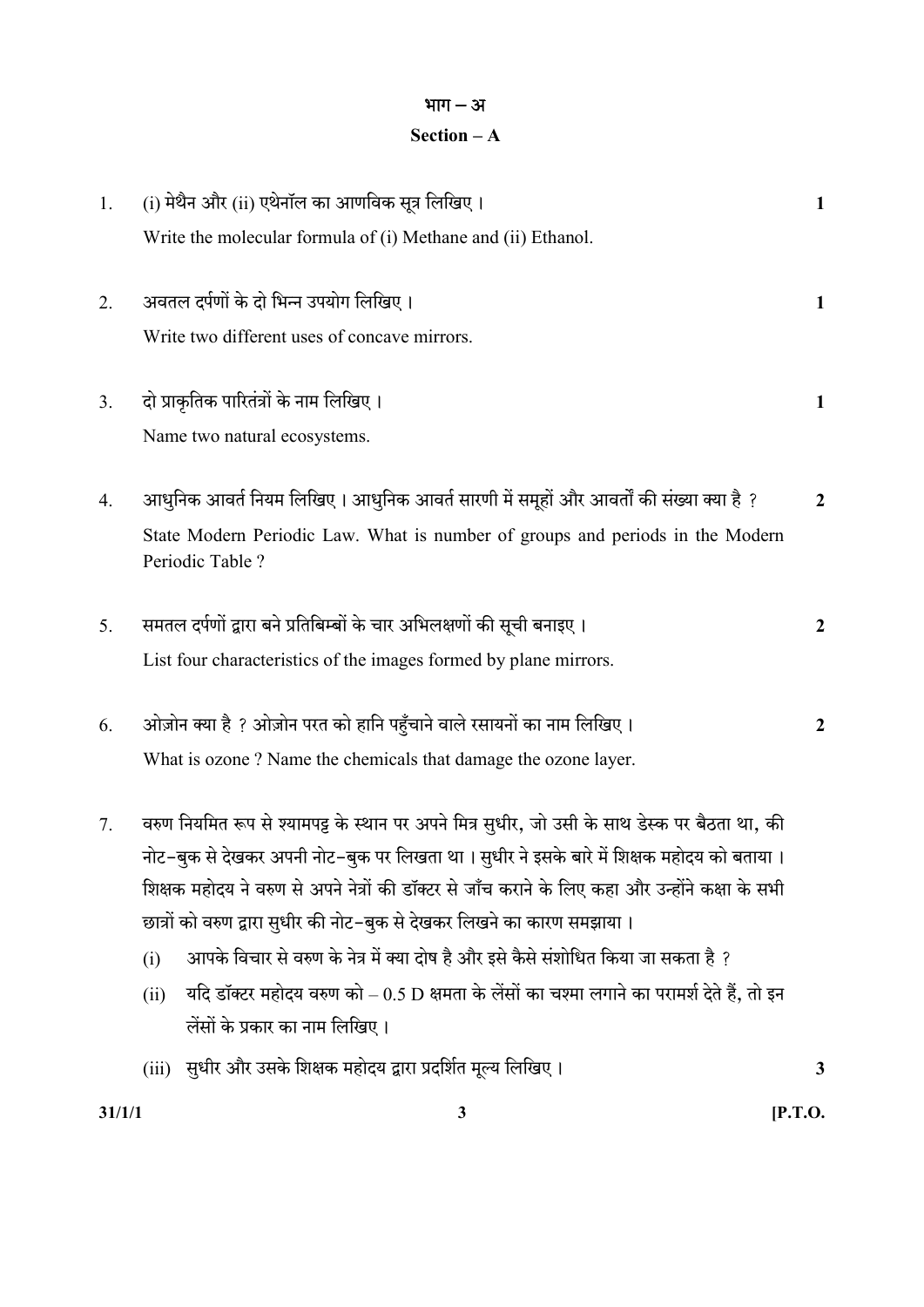Varun instead of copying from the black board use to copy regularly from the note book of his friend, Sudhir with whom he sat on the same desk. Sudhir told the teacher about it. The teacher asked Varun to get his eyes checked by a doctor and explained to whole class the reason why Varun copied from Sudhir's notebook.

- (i) What in your view, is wrong with Varun's eyes and how can it be corrected ?
- (ii) If the doctor prescribes Varun to use lenses of power  $-0.5$  D, write the type of these lenses.
- (iii) Write the values displayed by Sudhir and his teacher.
- 8. प्रकाश का प्रकीर्णन क्या है ? स्वच्छ आकाश का रंग नीला क्यों होता है ? व्याख्या कीजिए । 3 What is scattering of light ? Why is the colour of the clear sky blue ? Explain.
- 9. कोई वस्तु 8 cm फोकस दूरी से किसी उत्तल लेंस के मुख्य अक्ष के लम्बवत लेंस से  $12 \text{ cm}$  दुरी पर स्थित है। प्रतिबिम्ब की स्थिति और प्रकृति परिकलित कीजिए।  $\,$

An object is placed perpendicular to the principal axis of a convex lens of focal length 8 cm. The distance of the object from the lens is 12 cm. Find the position and nature of the image.

10. गोलीय दर्पणों के संदर्भ में पद 'आवर्धन' की परिभाषा लिखिए । यदि कोई अवतल दर्पण अपने ध्रुव से  $20 \text{ cm}$  दरी पर स्थित किसी बिम्ब का वास्तविक प्रतिबिम्ब दर्पण से 40 cm दरी पर बनाता है, तो दर्पण की फोकस दरी ज्ञात कीजिए । सामान्य कालोक करने के साथ प्रकाश करने के अन्य प्रकाश कर अपने अपने अपने अपने अपने अधि

Define the term magnification as referred to spherical mirrors. If a concave mirror forms a real image 40 cm from the mirror, when the object is placed at a distance of 20 cm from its pole, find the focal length of the mirror.

- 11. किसी तत्त्व 'M' की परमाणु संख्या 12 है।
	- (i) इस तत्त्व का इलेक्ट्रॉनिक विन्यास और संयोजकता लिखिए।
	- (ii) तत्त्व 'M' धातु है अथवा अधातु ? अपने उत्तर के पक्ष में कारण दीजिए।
	- (iii) M के ऑक्साइड का आणविक सूत्र और प्रकृति (अम्लीय/क्षारीय) लिखिए। 3

An element 'M' has atomic number 12.

- (i) Write its electronic configuration and valency.
- (ii) Is 'M' a metal or a non-metal ? Give reason in support of your answer.
- (iii) Write the formula and nature (acidic / basic) of the oxide of M.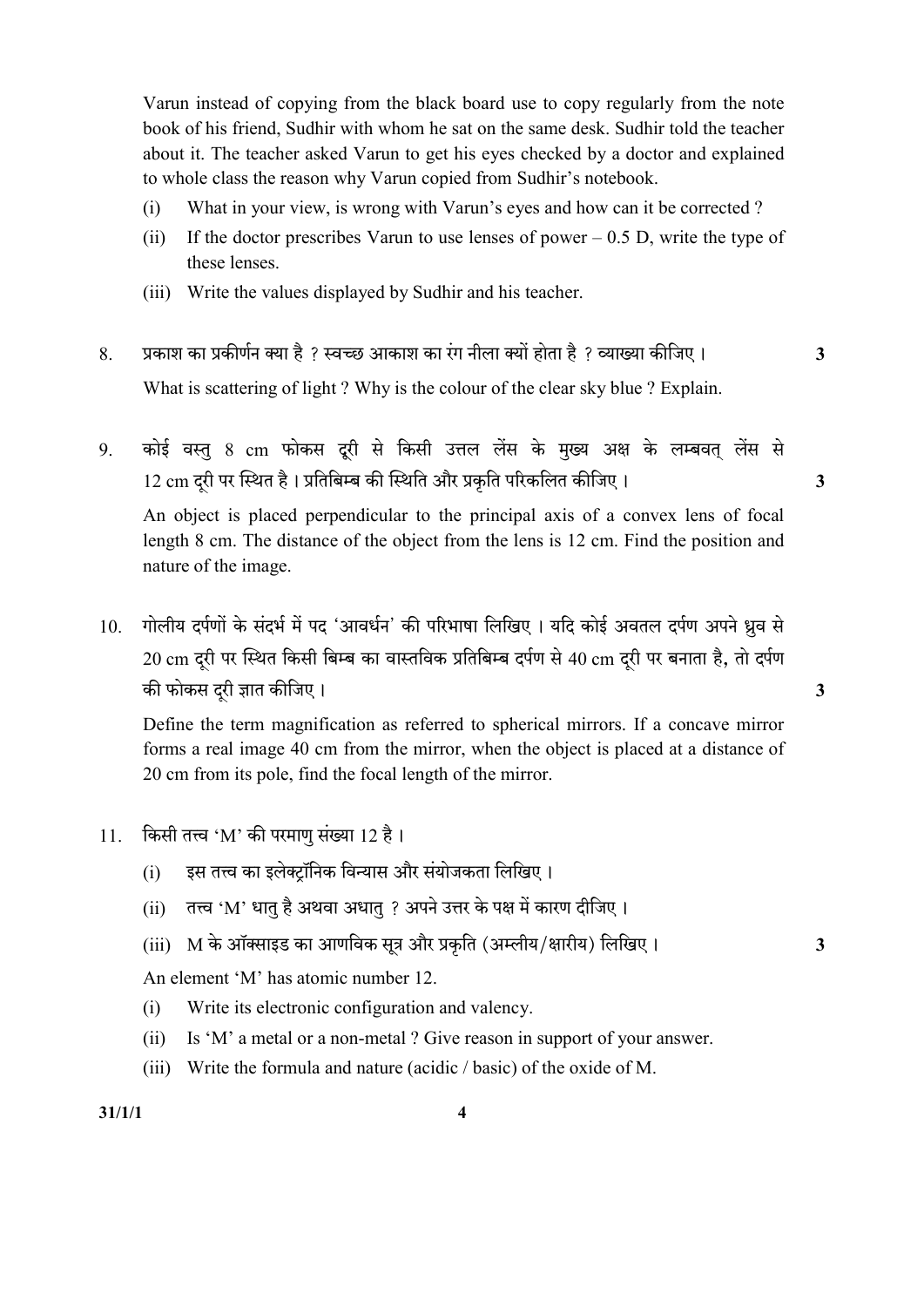- 12. आधुनिक आवर्त सारणी में किसी
	- (i) अावर्त में बाएँ से दाएँ जाने पर, तथा
	- (ii) समह में ऊपर से नीचे जाने पर

? 3

How does the atomic radius of the elements change on going

- (i) from left to right in a period, and
- (ii) down a group

in the Modern Periodic Table ? Give reason in support of your answer.

13. कार्बन यौगिकों की समजातीय श्रेणी क्या होती है ? इसके किन्हीं दो अभिलक्षणों की सूची बनाइए ।  $HCOOH$  के अगले समजातीय यौगिक का नाम और सत्र लिखिए ।  $\hspace{1.5cm} 3$ 

What is a homologous series of carbon compounds ? List its any two characteristics. Write the name and formula of next higher homologous of HCOOH.

- 14. (a) मानव नर जनन तंत्र के नीचे दिए गए भागों के कार्य लिखिए: (i) वषण: (ii) शक्रवाहिनी: (iii) मत्रमार्ग: (iv) प्रोस्टेट
	- (b) यौवनारंभ में मानव नरों में दुष्टिगोचर होने वाले किन्हीं दो सामान्य परिवर्तनों की सूची बनाइए। 3
	- (a) Write the functions of the following parts of human male reproductive system : (i) Testis ; (ii) Vas deferens ; (iii) Urethra ; (iv) Prostate
	- (b) List any two common pubertal changes that appear in human males.
- 15. प्रत्येक का एक-एक उदाहरण देते हुए उपार्जित और आनुवंशिक लक्षणों के बीच विभेदन कीजिए। कारण दीजिए कि किसी एकल जीव द्वारा अपने जीवन काल में उपार्जित लक्षण अगली पीढी में वंशानगत क्यों 3

Distinguish between inherited traits and acquired traits giving one example of each. Give reason why the traits acquired by an individual during the life time are not inherited.

- $16.$  अलैंगिक जनन किसे कहते हैं ? हाइड़ा में मुकुलन की प्रक्रिया लिखिए।  $\,$ What is asexual reproduction ? Write the process of budding in Hydra.
- 17. गुणसूत्र क्या हैं ? व्याख्या कीजिए कि लैंगिक जनन करने वाले जीवों की संतति में गुणसूत्रों की संख्या किस 3

What are Chromosomes ? Explain how in sexually reproducing organisms the number of chromosomes in the progeny is maintained.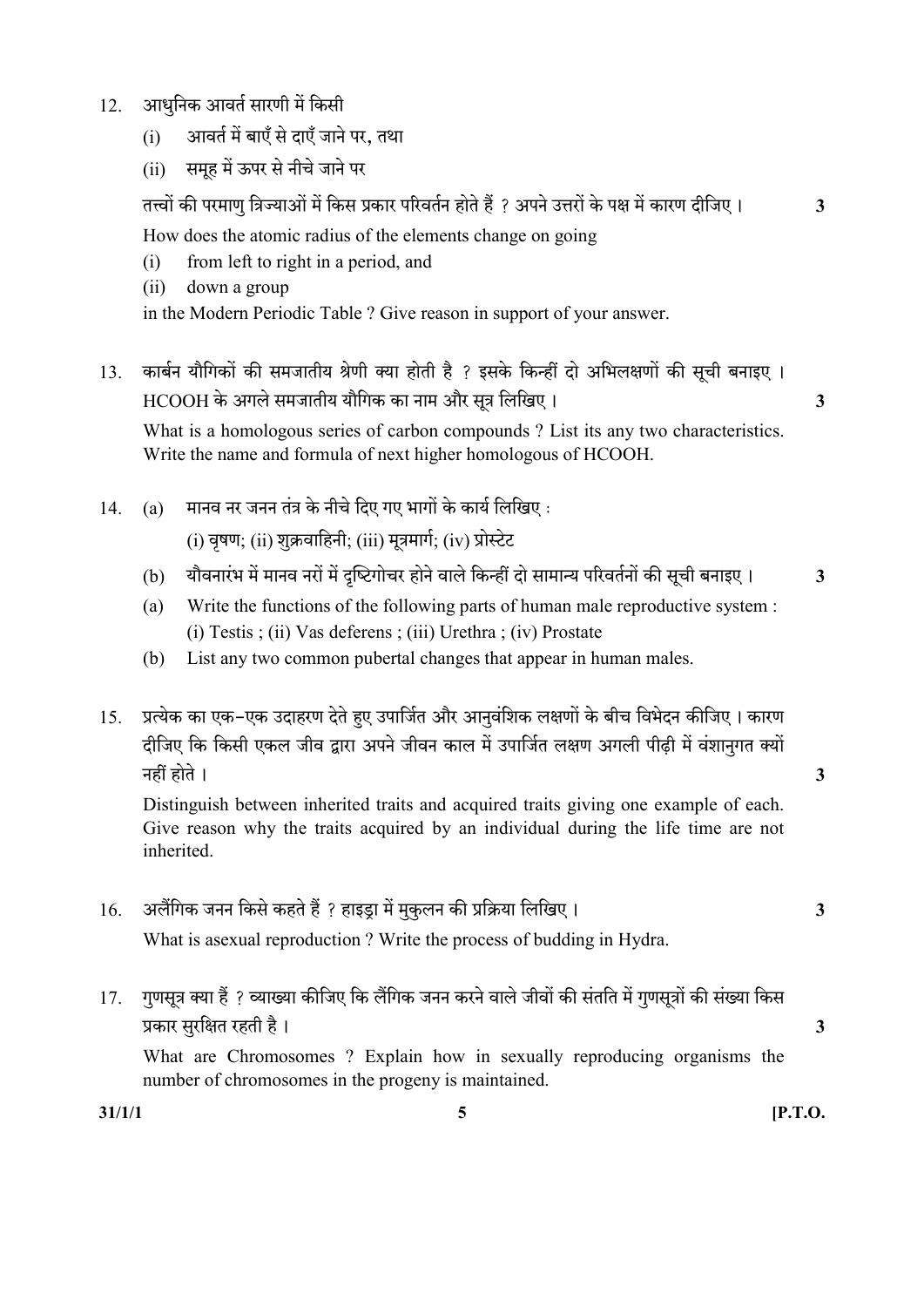- 18. गर्भ निरोध की किन्हीं तीन विधियों की सूची बनाइए और संक्षेप में इनकी व्याख्या कीजिए। 3 List and explain briefly any three methods of contraception.
- 19. (a) किसी उत्तल लेंस द्वारा नीचे दिए गए प्रत्येक प्रकरण में बनने वाले प्रतिबिम्ब की स्थिति, प्रकृति और साइज़ को दर्शाने के लिए नामांकित किरण आरेख खींचिए, जबकि बिम्ब स्थित है लेंस के
	- $(i)$  प्रकाशिक केन्द्र  $(O)$  और मुख्य फोकस  $(F)$  के बीच
	- $(ii)$  F और 2F के बीच
	- (b) यदि उत्तल लेंस को उतनी ही फोकस दरी के अवतल द्वारा प्रतिस्थापित कर दिया जाए, तो उपरोक्त प्रकरणों, (i) और (ii) में प्रतिबिम्ब की प्रकृति और साइज़ में क्या परिवर्तन होंगे ? 5
	- (a) Draw labelled ray diagrams for each of the following cases to show the position, nature and size of the image formed by a convex lens when the object is placed
		- (i) between its optical centre (O) and principal focus (F)
		- (ii) between F and 2F
	- (b) How will the nature and size of the image formed in the above two cases, (i) and (ii) change, if the convex lens is replaced by a concave lens of same focal length ?
- 20. कोई व्यक्ति समाचार पत्र के शब्दों को स्पष्ट नहीं देख पाता । उसके दृष्टि–दोष का नाम लिखिए । इस दोष की व्याख्या के लिए किरण आरेख खींचिए और इसके दो संभावित कारणों की सूची बनाइए । उपयुक्त फोकस दरी के लेंस के उपयोग द्वारा इस दोष के संशोधन को दर्शाने के लिए किरण आरेख खींचिए । 5

A person is unable to see distinctly the words printed on a newspaper. Name the defect of vision he is suffering from. Draw ray diagram to illustrate this defect. List its two possible causes. Draw a ray diagram to show how this defect may be corrected using a lens of appropriate focal length.

- 21. (a) कार्बन यौगिकों की नीचे दिए गए प्रत्येक प्रकार की रासायनिक अभिक्रियाओं के रासायनिक समीकरण लिखिए:
	- (i) ऑक्सीकरण अभिक्रिया
	- (ii) संकलन अभिक्रिया
	- (iii) प्रतिस्थापन अभिक्रिया
- (b) एथेनॉल क्या है ? क्या होता है जब इसे आधिक्य सांद्र  $\rm{H_2SO_4}$  के साथ 443 K पर गरम किया जाता है ? इस अभिक्रिया में सांद्र  ${\rm H_2SO_4}$  की भूमिका लिखिए ।  $\hphantom{\text{1}}\qquad \qquad \text{5}$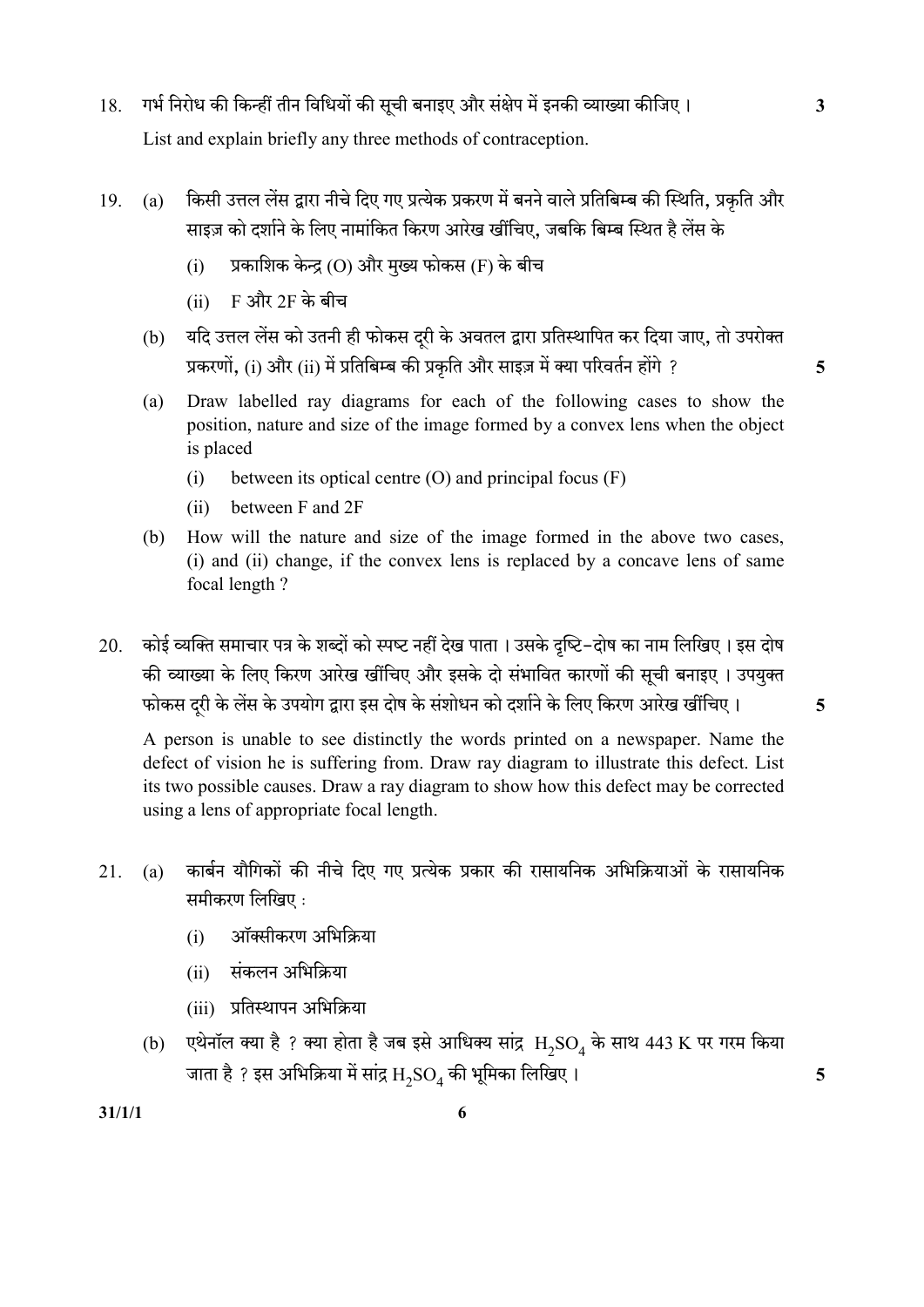- (a) Write a chemical equation of each of the following types of chemical reactions of organic compounds.
	- (i) Oxidation reaction
	- (ii) Addition reaction
	- (iii) Substitution reaction
- (b) What is ethanol ? What happens when it is heated with excess Conc.  $H_2SO_4$  at 443 K ? Write the role of Conc.  $H_2SO_4$  in this reaction.
- $22.$  मेंडल के प्रयोगों ने यह किस प्रकार दर्शाया कि:
	- $(i)$  लक्षण प्रभावी अथवा अप्रभावी होते हैं, तथा
	- (ii) ? 5

How do Mendel's experiment show that

- (i) the traits may be dominant or recessive, and
- (ii) different traits are inherited independently ?
- 23. (a) परागण क्या है ? इसके दो प्रकार लिखिए।
	- (b) परागकण का अंकरण दर्शाते हुए किसी पुष्प के मादा जननांग की अनुदैर्घ्य काट का आरेख खींचिए और उस पर निम्नलिखित को नामांकित कीजिए :
		- $(i)$  वर्तिकाग्र;
		- (ii) नर युग्मक के साथ परागनली:
		- $(iii)$  मादा यग्मक  $5$
	- (a) What is pollination ? Give its two types.
	- (b) Draw a longitudinal section of female reproductive part of a flower showing germination of pollen grain. Label on it the following :
		- (i) Stigma ;
		- (ii) Pollen tube with a male germ cell ;
		- (iii) Female germ cell.
- 24. (a) संपोषित विकास किसे कहते हैं ? यह क्यों आवश्यक है ?
	- (b) जल संग्रहण क्या है ? इसके चार लाभों की सूची बनाइए ।  $\,$
	- (a) What is sustainable development ? Why is it necessary ?
	- (b) What is water harvesting ? List its four benefits.

 $31/1/1$  [P.T.O.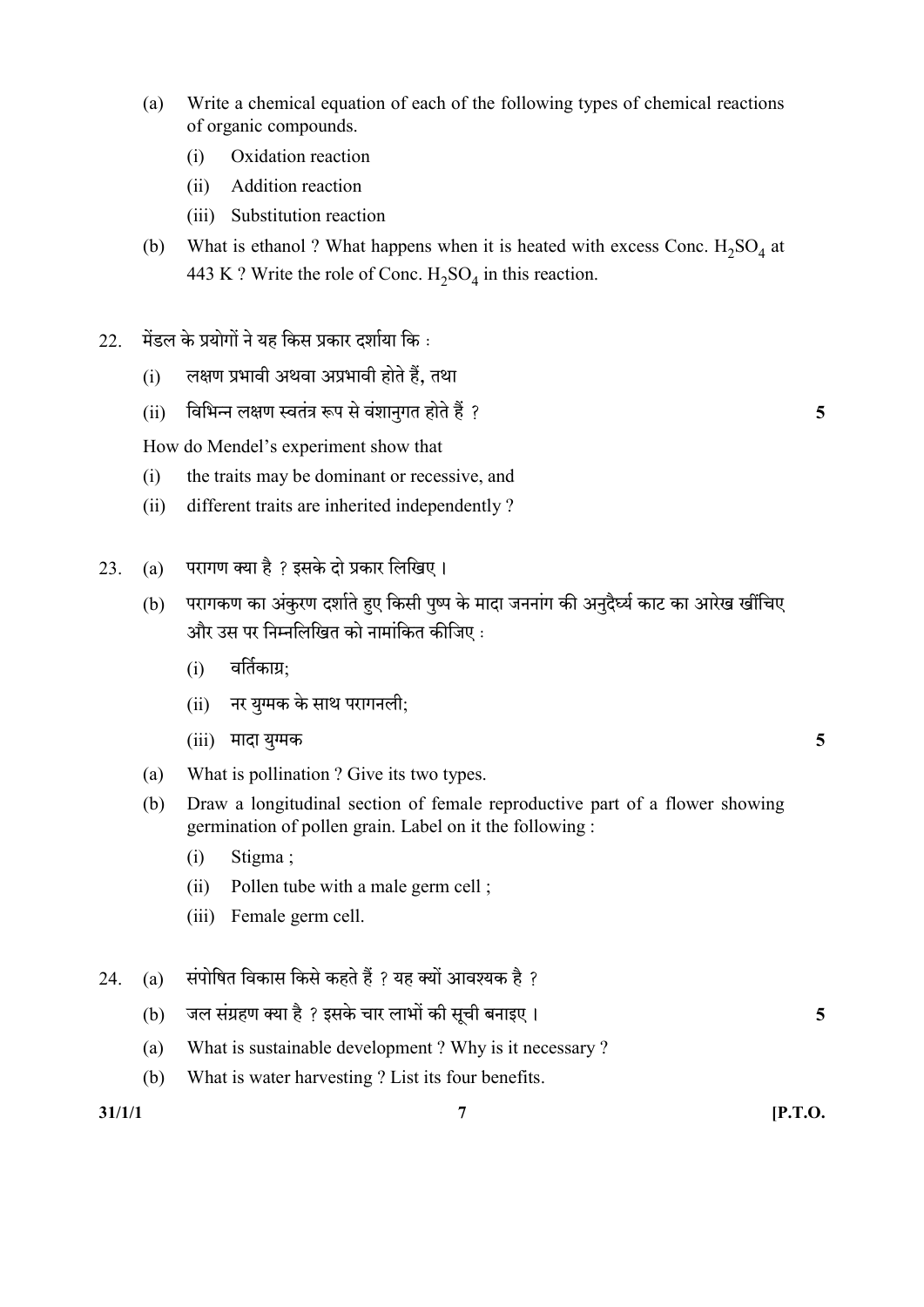





The focal length of the concave mirror in the following experimental set up is



26. काँच के स्लैब से गुजरने वाली प्रकाश किरण का पथ आरेखित करने के लिए सर्वोत्तम प्रायोगिक व्यवस्था 1

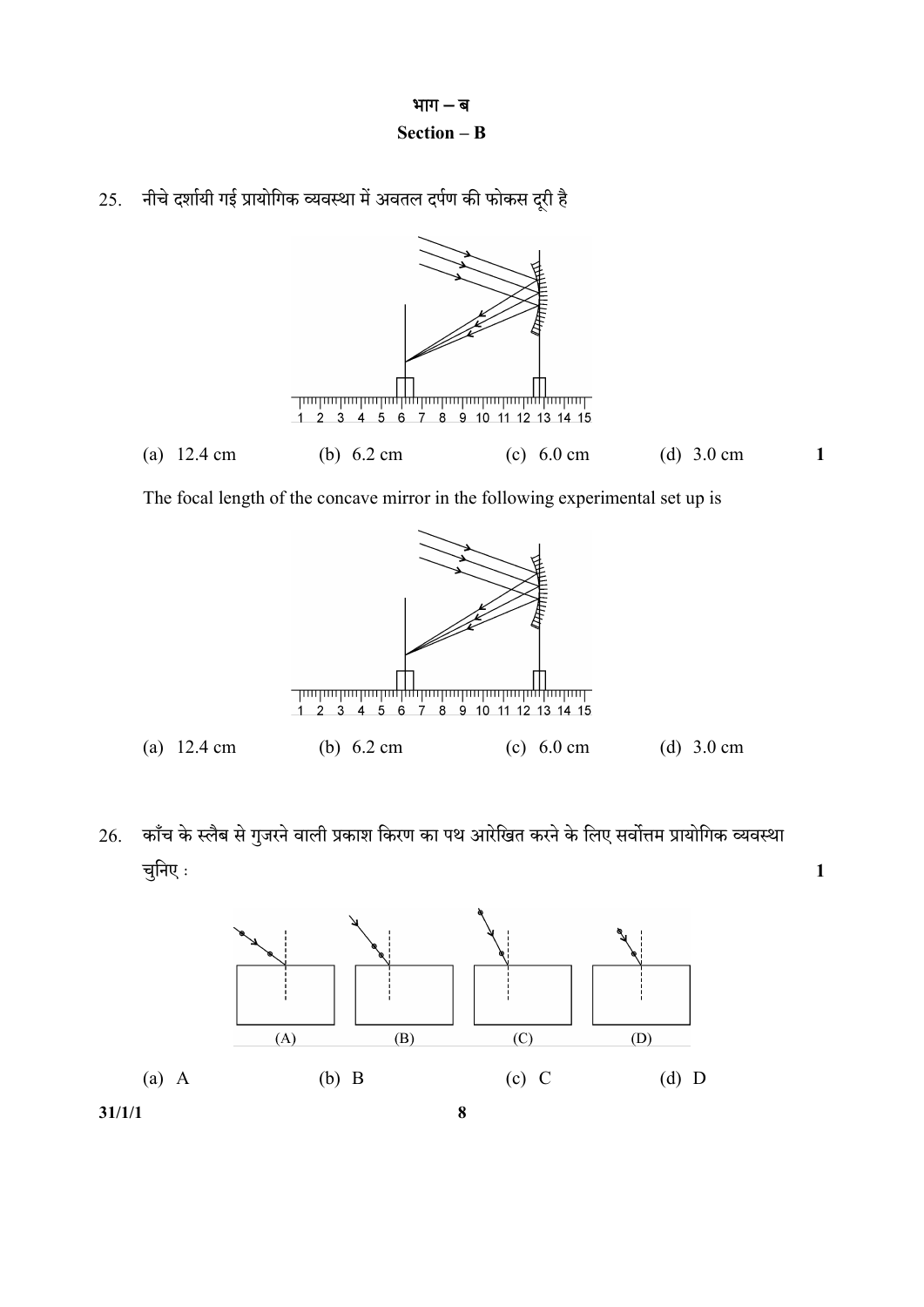Select from the following the best experimental set-up for tracing the path of a ray of light passing through a glass slab.



27. उस आरेख को चुनिए जिसमें काँच के प्रिज़्म से गुजरने वाली किसी किरण का पथ सही आरेखित किया 1



Select the diagram in which the path of a ray passing through a glass prism is correctly drawn



28. मीचे दिए गए आरेख में से उन आपतित किरणों को चुनिए जिनके लेंस से अपवर्तन के पश्चात के सही पथ दर्शाए गए हैं और जिनका उपयोग उत्तल लेंस द्वारा बनने वाले प्रतिबिम्ब की स्थिति को ज्ञात करने में किया जा सकता है।

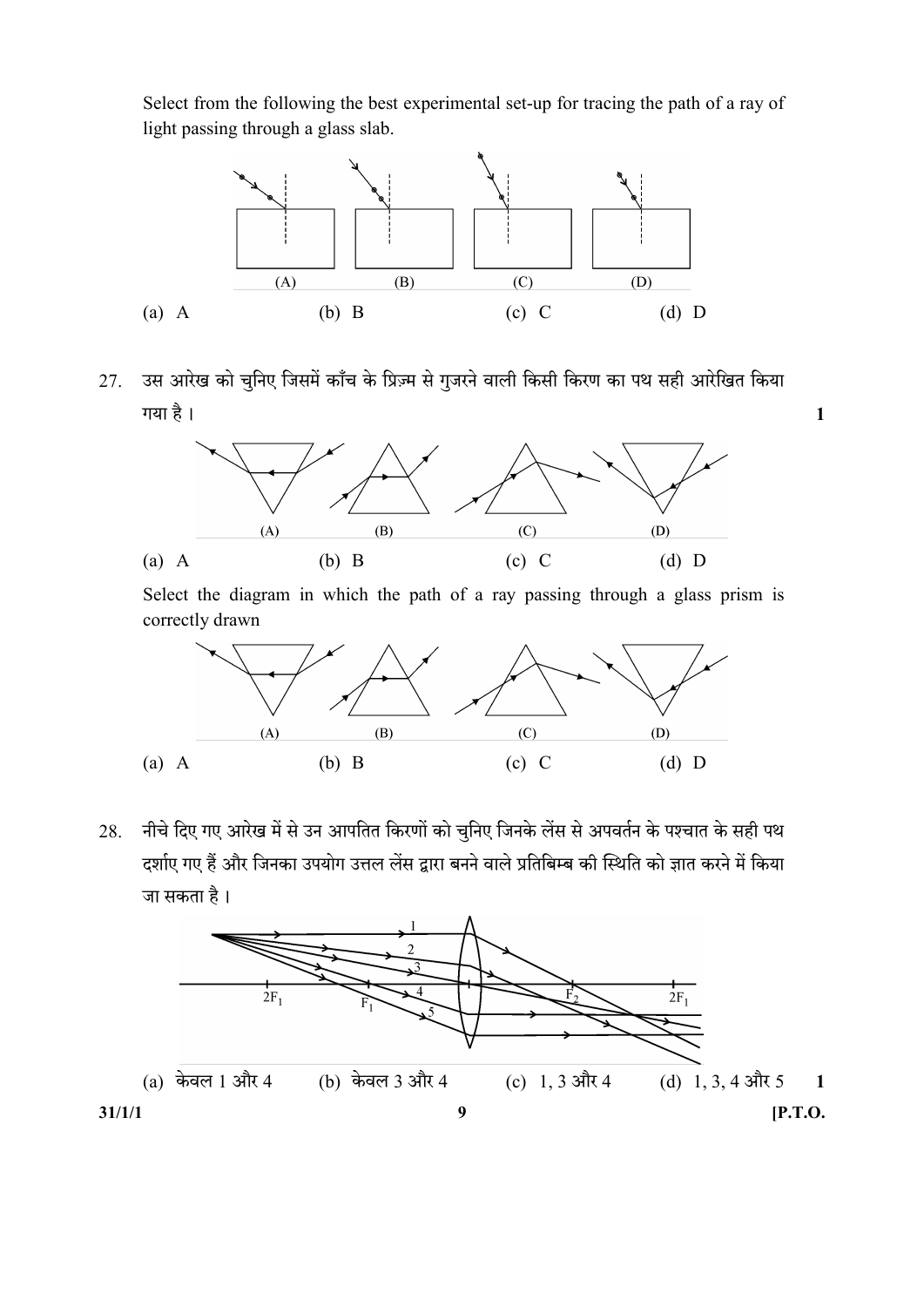Select from the following diagram the incident rays whose paths after refraction have been correctly shown and can be used for locating the position of image formed by a convex lens.



- 29. कुछ छात्रों ने एसीटिक अम्ल के भौतिक गुणधर्मों का अध्ययन करके अपने प्रेक्षण नोट किए । नीचे दिया गया कौन सा प्रेक्षण सही है ?
	- (a) इसकी गंध गुलाब जैसी है और यह जल में विलेय है।
	- (b) इसकी गंध जलते प्लास्टिक जैसी है और यह जल में अविलेय है।
	- (c) इसकी गंध सिरके जैसी है और यह जल में विलेय है।
	- (d) 1

Some students studied the physical properties of acetic acid and noted down their observations. Which of the following observations is correct ?

- (a) Smells like rose and soluble in water.
- (b) Smells like burning plastic and insoluble in water.
- (c) Smells like vinegar and soluble in water.
- (d) Smells like rotten egg and soluble in water.
- 30. कोई छात्र प्रयोगशाला में साबुन बनाना चाहता है। उसे नीचे दिए गए पदार्थों के समुच्ययों में से किसका ? 1
	- (a) नीम का तेल और NaCl  $\qquad$  (b) नीम का तेल और Na<sub>2</sub>CO<sub>3</sub>
	- (c) सरसों का तेल और  $NaOH$  (d) खनिज तेल और  $NaOH$

A student wants to prepare soap in the laboratory. Which of the following sets of materials he should use ?

- (a) Neem oil and NaCl (b) Neem oil and Na<sub>2</sub>CO<sub>3</sub>
- (c) Mustard oil and NaOH (d) Mineral oil and NaOH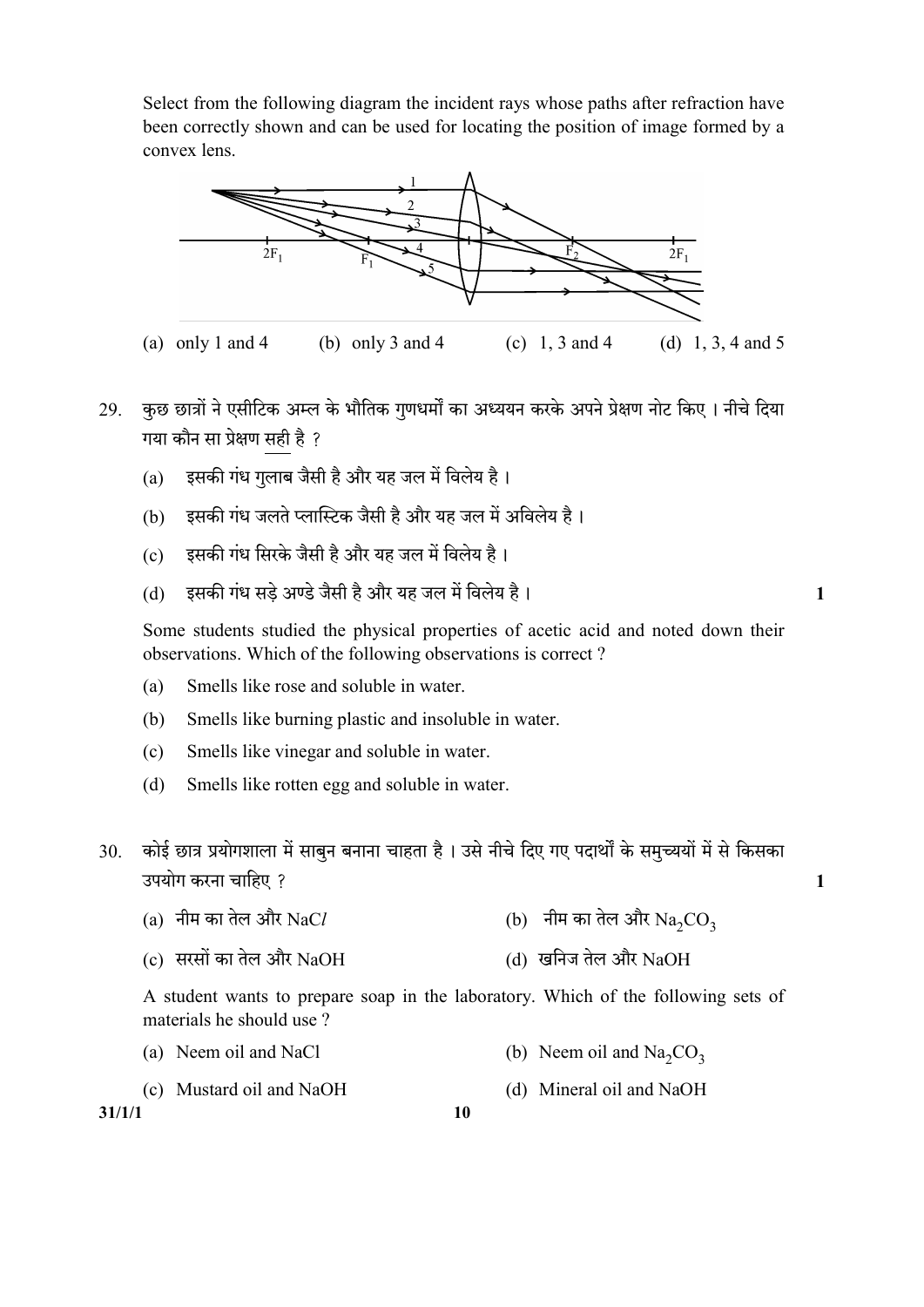- 31. यदि आपसे नीचे दिए गए सब्ज़ियों के उस समूह को चुनने के लिए कहा जाए, जिनकी संरचनाएँ समजात हैं, तो आप किसे चुनेंगे ? बाह्य करने के लिए किसी के बाद करने के लिए किसी के बाद कर रही है। अपनी के लिए किसी के
	- $(a)$  गाजर, शकरकंदी और आलू $(b)$  गाजर और मूली
	- (c) गाजर, आलू और टमाटर (d) बैंगन और मूली

If you are asked to select from the following a group of vegetables of homologous structure, which one would you select ?

- (a) Carrot, sweet potato and potato (b) Carrot and radish
- (c) Carrot, potato and tomato (d) Brinjal and radish
- 32. नीचे दिए गए आरेख में अमीबा में द्विखण्डन के विभिन्न चरणों को चित्रित किया गया है, जो सही क्रम में नहीं हैं – बाह्य प्रकाश करने के बाद करने के बाद करने के बाद करने के बाद करने के बाद करने के बाद करने के बाद क



इनका सही क्रम है –

(a) II, III, IV, I (b) I, II, IV, III (c) III, IV, II, I (d) I, III, IV, II

In the following figure different stages of binary fission in Amoeba are depicted, which are not in proper sequence :



33. ? 1